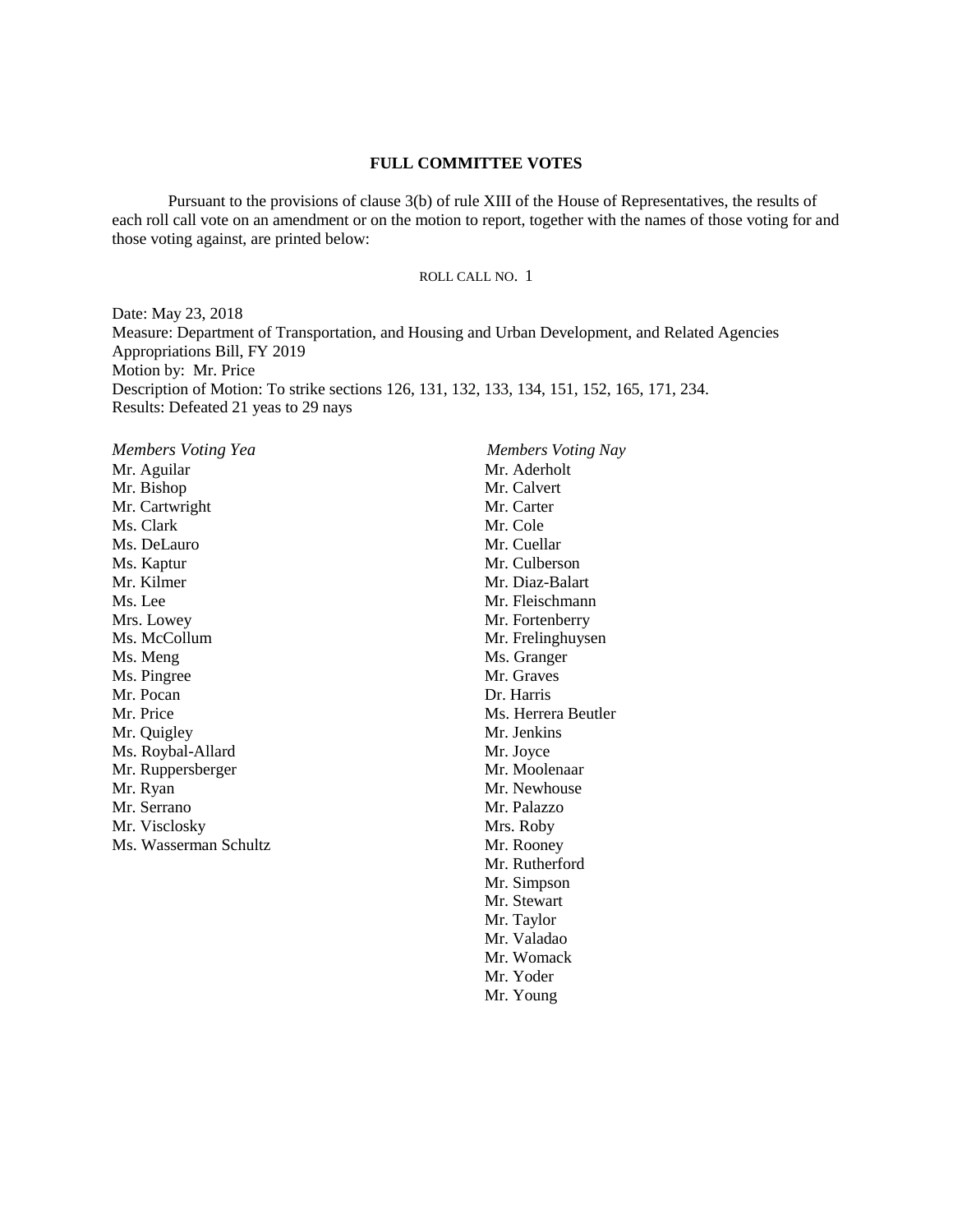Pursuant to the provisions of clause 3(b) of rule XIII of the House of Representatives, the results of each roll call vote on an amendment or on the motion to report, together with the names of those voting for and those voting against, are printed below:

#### ROLL CALL NO. 2

Date: May 23, 2018 Measure: Department of Transportation, and Housing and Urban Development, and Related Agencies Appropriations Bill, FY 2019 Motion by: Mr. Price Description of Motion: To provide \$464,000,000 for tenant-based rental assistance, \$380,000,000 for projectbased rental assistance, \$46,000,000 for elderly housing, \$75,600,000 for disabled housing, and \$162,000,000 for HOME investment partnership grants, offset by a reduction of \$1,127,600,000 in highway infrastructure programs. Results: Defeated 22 yeas to 27 nays

*Members Voting Yea Members Voting Nay* Mr. Aguilar Mr. Bishop Mr. Cartwright Ms. Clark Mr. Cuellar Ms. DeLauro Ms. Kaptur Mr. Kilmer Ms. Lee Mrs. Lowey Ms. McCollum Ms. Meng Ms. Pingree Mr. Pocan Mr. Price Mr. Quigley Ms. Roybal-Allard Mr. Ruppersberger Mr. Ryan Mr. Serrano Mr. Visclosky Ms. Wasserman Schultz

Mr. Amodei Mr. Calvert Mr. Carter Mr. Cole Mr. Culberson Mr. Diaz-Balart Mr. Fleischmann Mr. Fortenberry Mr. Frelinghuysen Ms. Granger Mr. Graves Dr. Harris Ms. Herrera Beutler Mr. Jenkins Mr. Joyce Mr. Moolenaar Mr. Palazzo Mrs. Roby Mr. Rooney Mr. Rutherford Mr. Simpson Mr. Stewart Mr. Taylor Mr. Valadao Mr. Womack Mr. Yoder Mr. Young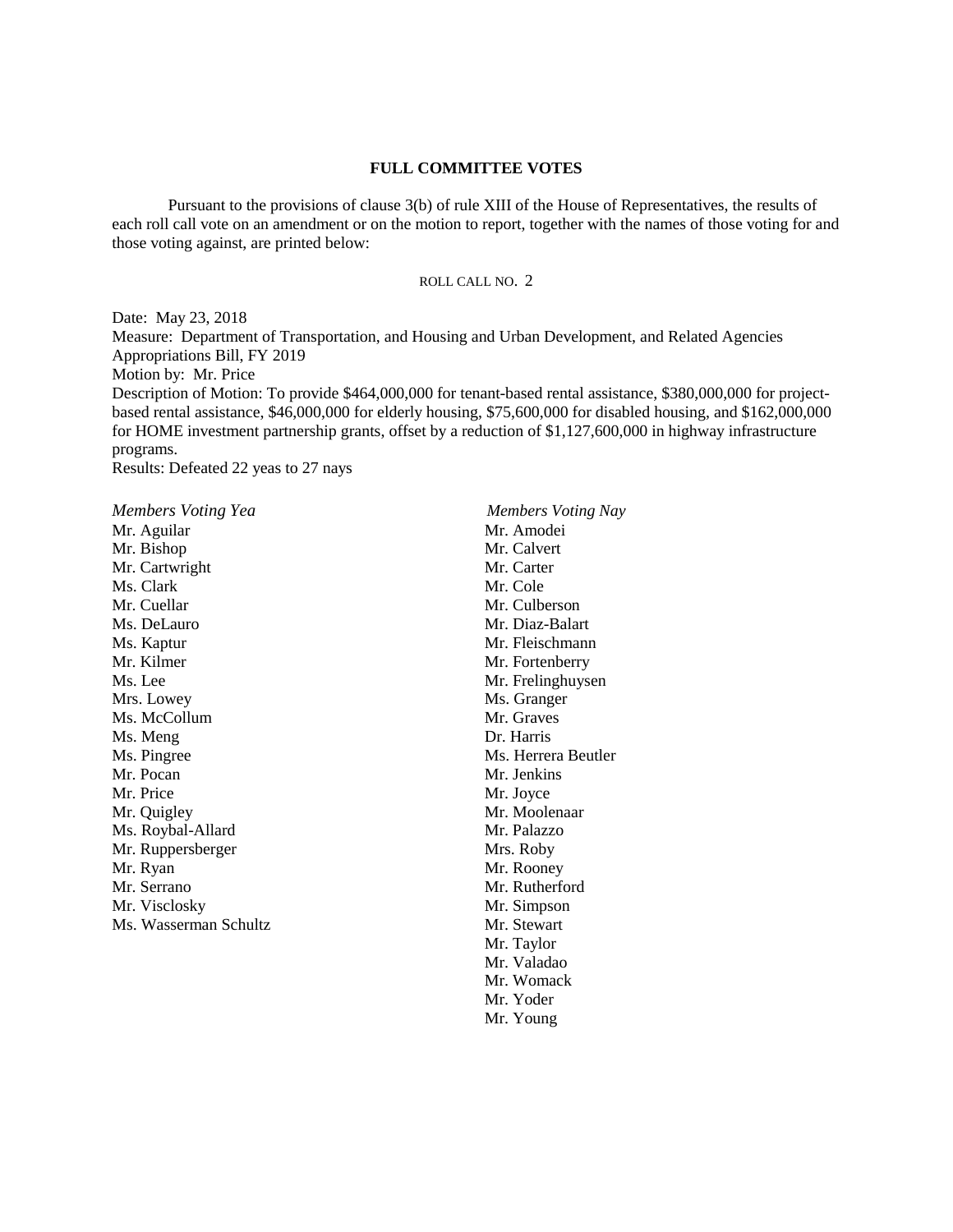Pursuant to the provisions of clause 3(b) of rule XIII of the House of Representatives, the results of each roll call vote on an amendment or on the motion to report, together with the names of those voting for and those voting against, are printed below:

## ROLL CALL NO. 3

Date: May 23, 2018 Measure: Department of Transportation, and Housing and Urban Development, and Related Agencies Appropriations Bill, FY 2019 Motion by: Mr. Aguilar Description of Motion: To set the Department of Transportation political and Presidential appointees employee cap at not more than 110. Results: Defeated 22 yeas to 29 nays

*Members Voting Yea Members Voting Nay* Mr. Aguilar Mr. Bishop Mr. Cartwright Ms. Clark Mr. Cuellar Ms. DeLauro Ms. Kaptur Mr. Kilmer Ms. Lee Mrs. Lowey Ms. McCollum Ms. Meng Ms. Pingree Mr. Pocan Mr. Price Mr. Quigley Ms. Roybal-Allard Mr. Ruppersberger Mr. Ryan Mr. Serrano Mr. Visclosky Ms. Wasserman Schultz Mr. Aderholt Mr. Amodei Mr. Calvert Mr. Carter Mr. Cole Mr. Culberson Mr. Diaz-Balart Mr. Fleischmann Mr. Fortenberry Mr. Frelinghuysen Ms. Granger Mr. Graves Dr. Harris Ms. Herrera Beutler Mr. Jenkins Mr. Joyce Mr. Moolenaar Mr. Newhouse Mr. Palazzo Mrs. Roby Mr. Rooney Mr. Rutherford Mr. Simpson Mr. Stewart Mr. Taylor Mr. Valadao Mr. Womack

Mr. Yoder

Mr. Young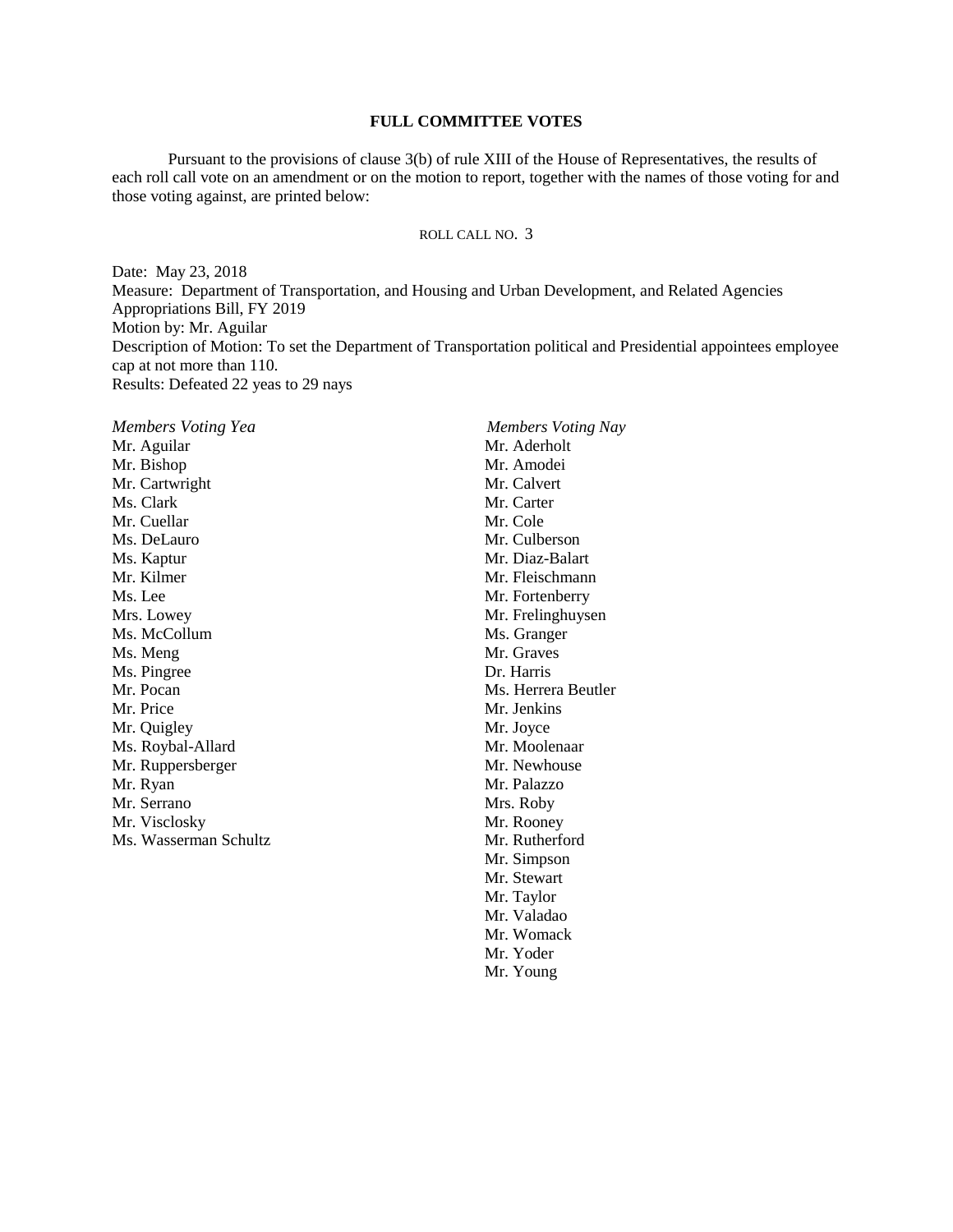Pursuant to the provisions of clause 3(b) of rule XIII of the House of Representatives, the results of each roll call vote on an amendment or on the motion to report, together with the names of those voting for and those voting against, are printed below:

## ROLL CALL NO. 4

Date: May 23, 2018 Measure: Department of Transportation, and Housing and Urban Development, and Related Agencies Appropriations Bill, FY 2019 Motion by: Ms. Lee Description of Motion: To provide \$162,000,000 for HOME investment partnership grants, offset by a reduction of \$162,000,000 in highway infrastructure programs. Results: Defeated 22 yeas to 29 nays

*Members Voting Yea Members Voting Nay* Mr. Aguilar Mr. Bishop Mr. Cartwright Ms. Clark Mr. Cuellar Ms. DeLauro Ms. Kaptur Mr. Kilmer Ms. Lee Mrs. Lowey Ms. McCollum Ms. Meng Ms. Pingree Mr. Pocan Mr. Price Mr. Quigley Ms. Roybal-Allard Mr. Ruppersberger Mr. Ryan Mr. Serrano Mr. Visclosky Ms. Wasserman Schultz Mr. Aderholt Mr. Amodei Mr. Calvert Mr. Carter Mr. Cole Mr. Culberson Mr. Diaz-Balart Mr. Fleischmann Mr. Fortenberry Mr. Frelinghuysen Ms. Granger Mr. Graves Dr. Harris Ms. Herrera Beutler Mr. Jenkins Mr. Joyce Mr. Moolenaar Mr. Newhouse Mr. Palazzo Mrs. Roby Mr. Rooney Mr. Rutherford Mr. Simpson Mr. Stewart Mr. Taylor Mr. Valadao

Mr. Womack Mr. Yoder

Mr. Young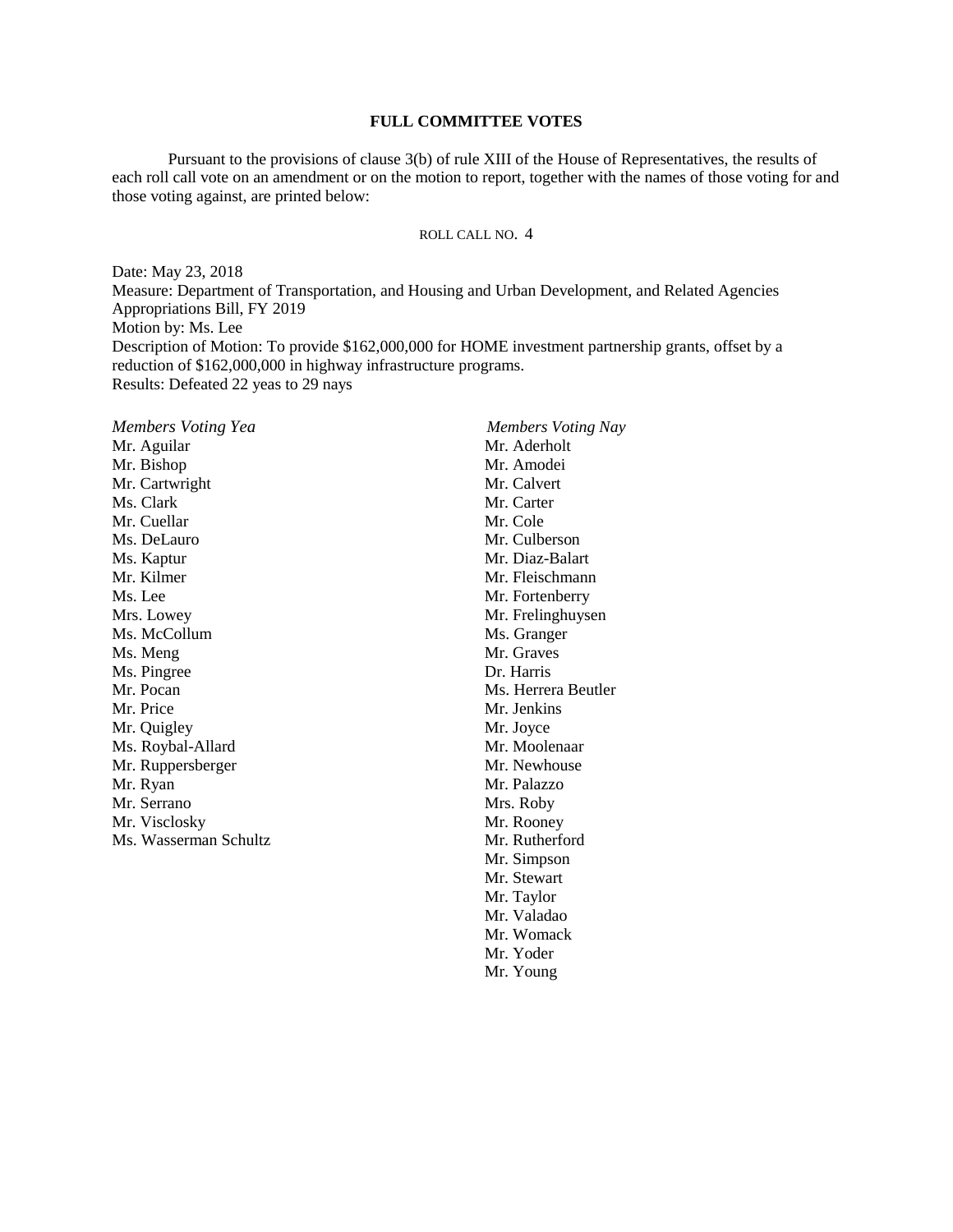Pursuant to the provisions of clause 3(b) of rule XIII of the House of Representatives, the results of each roll call vote on an amendment or on the motion to report, together with the names of those voting for and those voting against, are printed below:

## ROLL CALL NO. 5

Mr. Young

Date: May 23, 2018 Measure: Department of Transportation, and Housing and Urban Development, and Related Agencies Appropriations Bill, FY 2019 Motion by: Ms. Lee Description of Motion: To provide \$287,000,000 for homeless assistance grants, offset by a reduction of \$287,000,000 in highway infrastructure programs. Results: Defeated 22 yeas to 28 nays

| Members Voting Yea    | Members Voting Nay  |
|-----------------------|---------------------|
| Mr. Aguilar           | Mr. Aderholt        |
| Mr. Bishop            | Mr. Amodei          |
| Mr. Cartwright        | Mr. Calvert         |
| Ms. Clark             | Mr. Carter          |
| Mr. Cuellar           | Mr. Cole            |
| Ms. DeLauro           | Mr. Diaz-Balart     |
| Ms. Kaptur            | Mr. Fleischmann     |
| Mr. Kilmer            | Mr. Fortenberry     |
| Ms. Lee               | Mr. Frelinghuysen   |
| Mrs. Lowey            | Ms. Granger         |
| Ms. McCollum          | Mr. Graves          |
| Ms. Meng              | Dr. Harris          |
| Ms. Pingree           | Ms. Herrera Beutler |
| Mr. Pocan             | Mr. Jenkins         |
| Mr. Price             | Mr. Joyce           |
| Mr. Quigley           | Mr. Moolenaar       |
| Ms. Roybal-Allard     | Mr. Newhouse        |
| Mr. Ruppersberger     | Mr. Palazzo         |
| Mr. Ryan              | Mrs. Roby           |
| Mr. Serrano           | Mr. Rooney          |
| Mr. Visclosky         | Mr. Rutherford      |
| Ms. Wasserman Schultz | Mr. Simpson         |
|                       | Mr. Stewart         |
|                       | Mr. Taylor          |
|                       | Mr. Valadao         |
|                       | Mr. Womack          |
|                       | Mr. Yoder           |